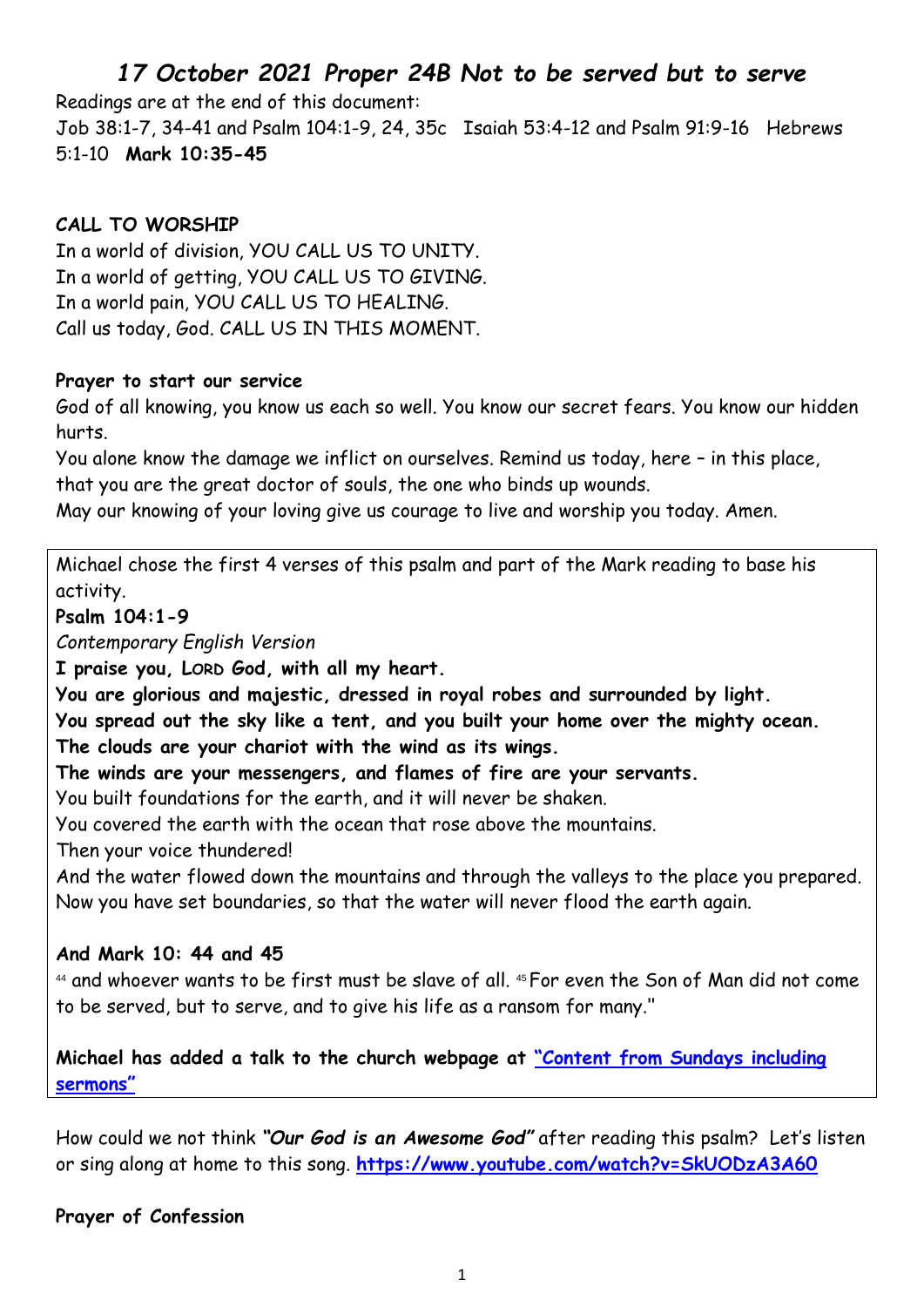God, we read the gospels, we know that Jesus was no respecter of rank or privilege.

We know that he lived in the true knowledge that every person he met was the very image of you before him.

We know he welcomed all as you welcomed him.

We know this and yet…

We find it so hard to abandon false hierarchies amongst us. We find it imposable to live without ranking ourselves against others.

And, so very often, we do not see the glory of God shining from the face of another. Forgive us, God.

Forgive us our little systems of control, our prejudices, our pettiness, our smallness in your infinite world of goodness. This is our humble prayer. Amen.

### **WORDS OF ASSURANCE**

Listen up, community of faith! Forgiveness is yours! It comes free, unconstrained and abundant, on this day and on all days. Thanks be to God!

# **PRAYER OF ADORATION AND THANKSGIVING**

God of all hopefulness, God of all care, we give thanks that your infinite patience waits for us, your infinite compassion comforts us, and your infinite love envelopes us.

We see the life you long for us to lead, but so dimly, so often, but you never give up on us. We build certainties out of our wishes and they collapse again and again, and you care for us. We think we know your love and then, it comes to us again and again in new ways we could never have imagined.

For all your love and faithfulness, we seek to live in thankfulness. Amen.

### **DISCIPLESHIP THOUGHT**

From our viewpoint, knowing the way the gospel story of Mark will play out, how, in the end, the disciples will abandon Jesus, in, as chapter 16 says, 'terror and bewilderment,' the way the disciples talk here is heartbreaking. We can see ourselves in them. We so often operate from an unwarranted certainty; that we know how things are and how they should be. We do not see the whole picture, nor the full complexity, nor, often, another's point of view, but we often act as if we do. To see the disciple's foolish certainties, brings into stark relief our own. How can we use this story of tragic, smallness of vision and shortsightedness to help us be observant, patient, expectant and humble in our decision making as individual and as faith communities?

### **Read Job 38:1-7, 34-41 and Mark 10:35-45 (readings are below)**

Pam's talk- [Not to be served but to serve.](https://eden.uca.org.au/media/11200/talk-not-to-be-served-but-to-serve.pdf)

Pam mentions talking too much. Here is an article from Spiritual Living for Busy People *(this would have to be an optional extra for really busy people -Editor)*– **[18 signs that you talk](https://www.spirituallivingforbusypeople.com/talk-too-much)  [too much.](https://www.spirituallivingforbusypeople.com/talk-too-much)**

Listen to [The Servant King](https://eden.uca.org.au/media/11202/the-servant-king-with-lyrics.mp4) (From Heaven You Came). Jesus directly discusses servanthood in the Mark 10 reading.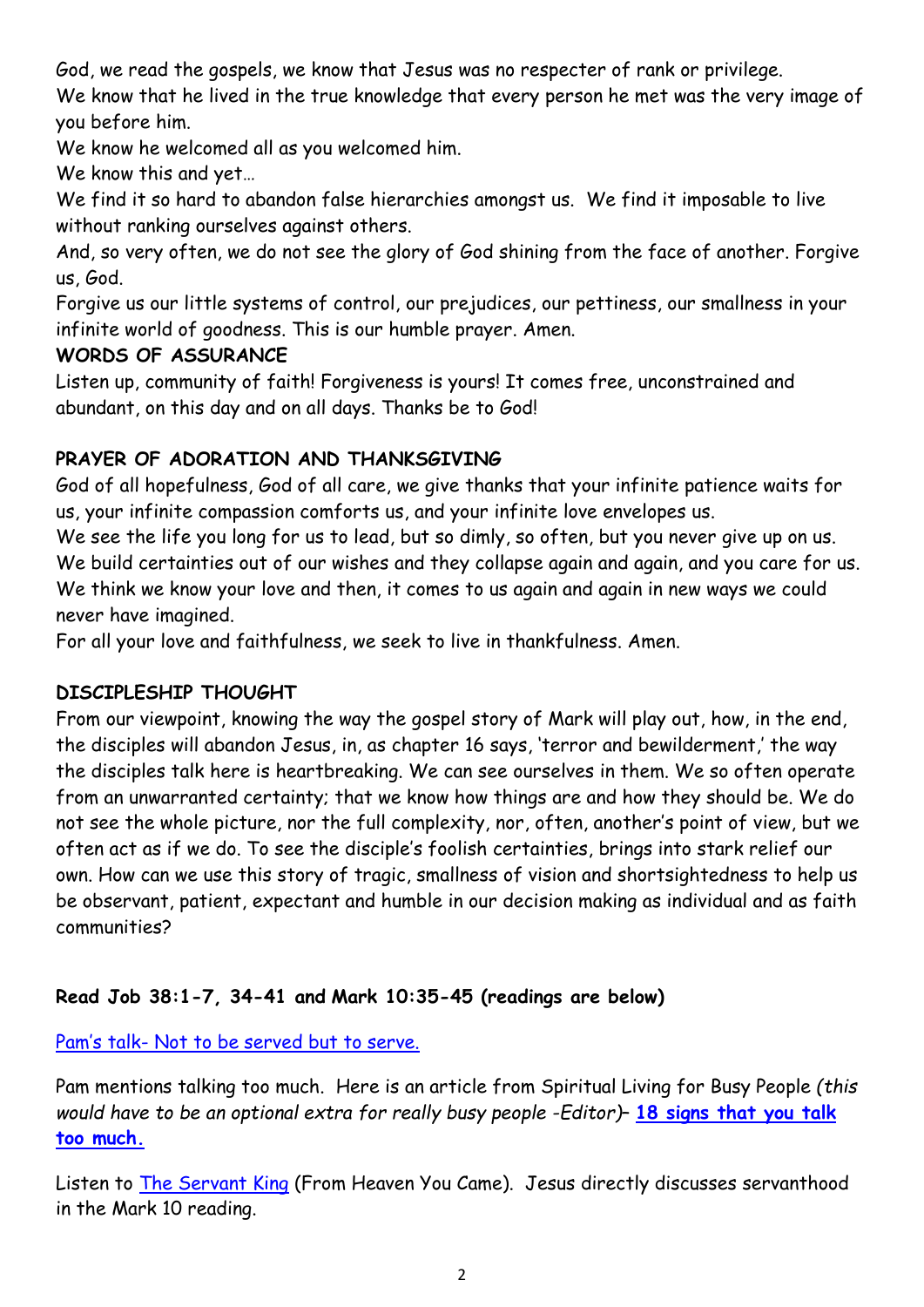#### **OFFERTORY SENTENCE**

The way of the servant is the way of God. Giving is serving. Let us give in love. (Giving options are listed in the [About Us](https://eden.uca.org.au/about-us/) section of the church website)

#### **OFFERTORY PRAYER**

God who gives life to all, who gives the world its life, who is the life of the whole universe, we bring our giving to you. May the giving of ourselves in service to you and your world be a true giving in joy and humility. Amen.

#### **PRAYER OF INTERCESSION**

God, of all that is known and all that is unknown, we pray today for all those living in fear of the unknown. We pray for those who do not know from where their next meal will come, for those who do not know if or when their government will breakdown their door, for those who do not know how they will endure another long, lonely night. We do not know what the future holds, but we do trust that we know who holds the future.

Give peace, give comfort, we pray. We pray also today for those who do know, those who are certain of their capacities to know and control the world around them, for those who know with certainty what is good for others and what must be done**.** Give uncertainty, give pause, give humility we pray. Amen.

Concluding with a wonderful anthem about thanksgiving [10,000 Reasons](https://eden.uca.org.au/media/11201/10-000-reasons-bless-the-lord-matt-redman-360.mp4)

### **COMMISSIONING AND BENEDICTION**

God calls us to courage. God calls us to step into the unknown with only the trust and hope of God's presence, with only the role of the servant to guide us. So, let us go in courage. Let us go in hope. Let us go in trust. Let us go in God. Amen.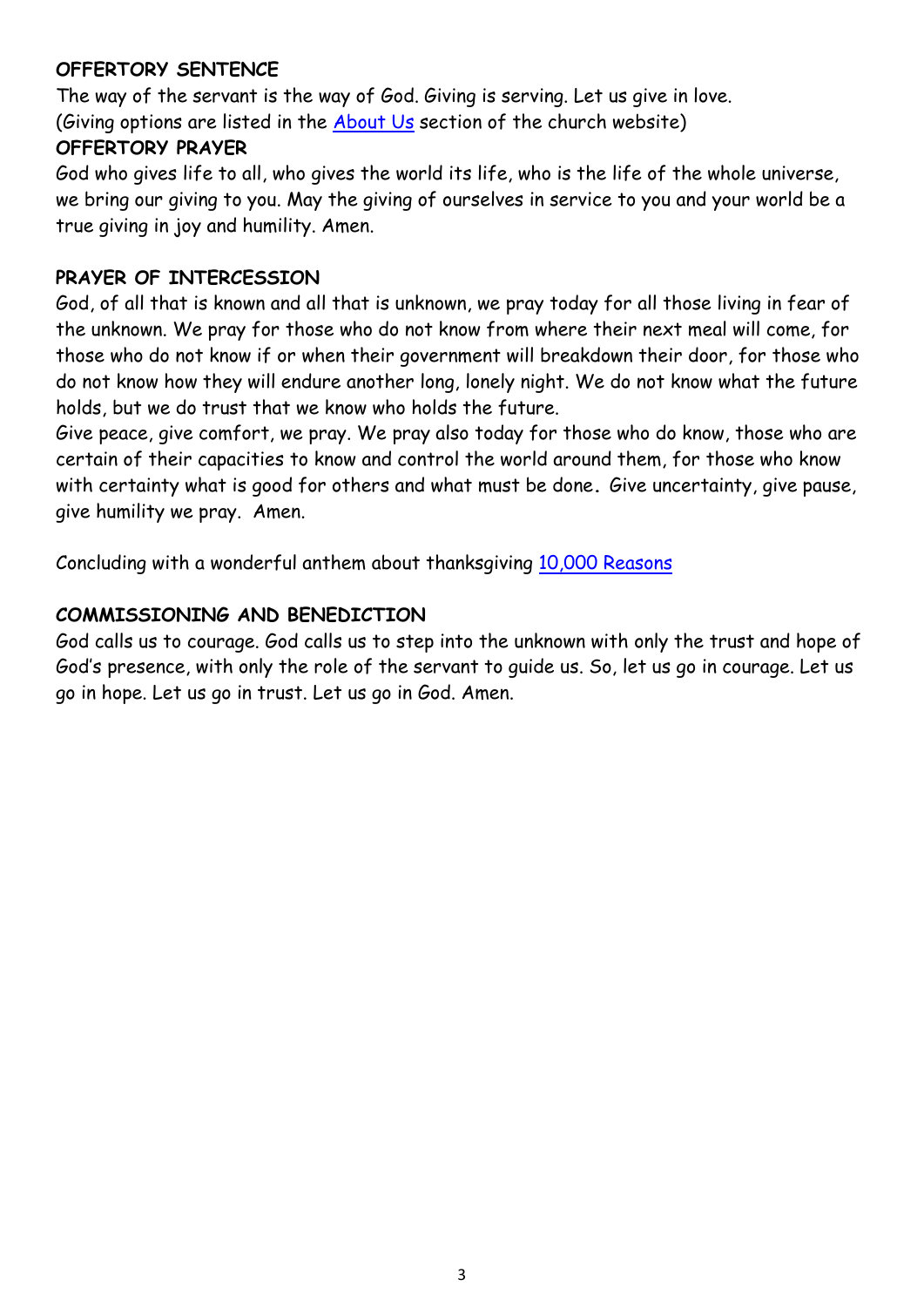# **Isaiah 53:4-12**

*Contemporary English Version*

He suffered and endured great pain for us, but we thought his suffering was punishment from God.

He was wounded and crushed because of our sins; by taking our punishment, he made us completely well.

All of us were like sheep that had wandered off.

We had each gone our own way, but the LORD gave him the punishment we deserved.

He was painfully abused, but he did not complain.

He was silent like a lamb being led to the butcher, as quiet as a sheep having its wool cut off. He was condemned to death without a fair trial.

Who could have imagined what would happen to him?

His life was taken away because of the sinful things my people had done.

He wasn't dishonest or violent, but he was buried in a tomb of cruel and rich people.

The LORD decided his servant would suffer as a sacrifice to take away the sin and guilt of others.

Now the servant will live to see his own descendants.

He did everything the LORD had planned.

By suffering, the servant will learn the true meaning of obeying the LORD.

Although he is innocent, he will take the punishment for the sins of others, so that many of them will no longer be guilty.

The LORD will reward him with honour and power for sacrificing his life.

Others thought he was a sinner, but he suffered for our sins and asked God to forgive us.

### **Psalm 91:9-16**

*Contemporary English Version*

The LORD Most High is your fortress.

Run to him for safety, and no terrible disasters will strike you or your home.

God will command his angels to protect you wherever you go.

They will carry you in their arms, and you won't hurt your feet on the stones.

You will overpower the strongest lions and the most deadly snakes.

The Lord says, "If you love me and truly know who I am, I will rescue you and keep you safe. When you are in trouble, call out to me.

I will answer and be there to protect and honour you.

You will live a long life and see my saving power."

### **Hebrews 5:1-10**

### *Contemporary English Version*

Every high priest is appointed to help others by offering gifts and sacrifices to God because of their sins. A high priest has weaknesses of his own, and he feels sorry for foolish and sinful people. That is why he must offer sacrifices for his own sins and for the sins of others. But no one can have the honour of being a high priest simply by wanting to be one. Only God can choose a priest, and God is the one who chose Aaron.